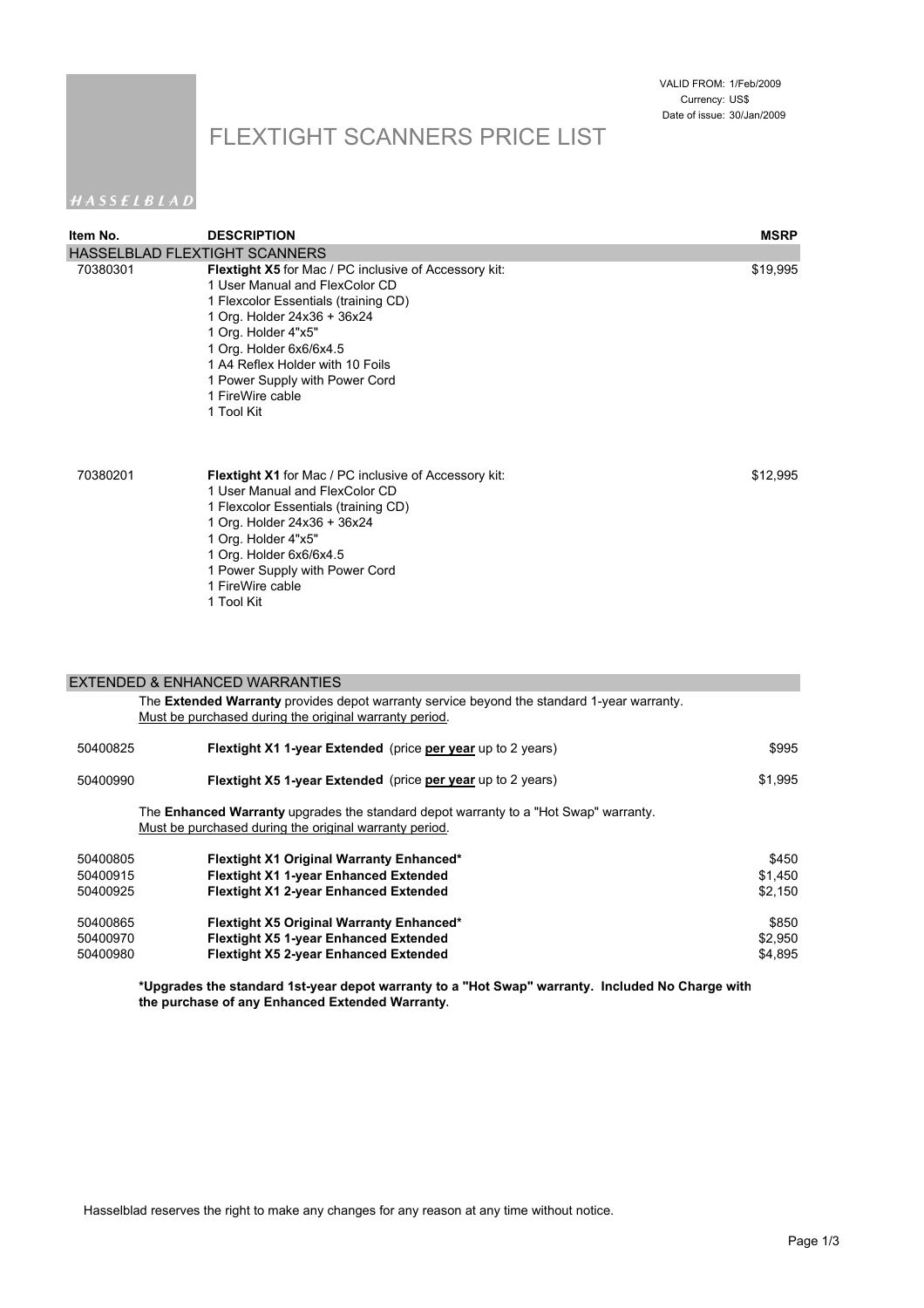# FLEXTIGHT SCANNERS PRICE LIST

### HASSELBLAD

| ltem No. | <b>DESCRIPTION</b>                                            | <b>MSRP</b> |
|----------|---------------------------------------------------------------|-------------|
|          | ACCESSORIES FOR FLEXTIGHT X5, X1, 949, 848, 646               |             |
| 50200401 | Org. Holder std. 24x36 + 36x24 (24x35)                        | \$175       |
| 50200402 | Org. Holder std. 4"x5" (94x119)                               | \$175       |
| 50200417 | Org. Holder std 24x65 (24x65)                                 | \$175       |
| 50200428 | Org. Holder std. 6x6/6x4.5                                    | \$175       |
| 50200403 | Org. Holder std. 60x70 (57x70)                                | \$175       |
| 50200404 | Org. Holder std. 60x60 + 60x60 (57x57)                        | \$175       |
| 50200406 | Org. Holder 6x8 (57x78)                                       | \$225       |
| 50200405 | Org. Holder 6x9 (57x90)                                       | \$225       |
| 50200418 | Org. Holder 6x9 (57x88)                                       | \$225       |
| 50200413 | Org. Holder 6x12 (57x120)                                     | \$225       |
| 50200412 | Org. Holder 6x17 (57x171)                                     | \$225       |
| 50200407 | Org. Holder 4.5x6 (45x57)                                     | \$225       |
| 50200408 | Org. Holder 9x12 (83x113)                                     | \$225       |
| 50200409 | Org. Holder 13x18* (120x172)                                  | \$225       |
|          | * Full scanning width is not supported by the X5 or FT949     |             |
| 50200410 | Org. Holder 24x36x5 (24x35)                                   | \$225       |
| 50200411 | Org. Holder 24x36x4 Strip (24x149)                            | \$225       |
| 50200416 | Org. Holder 24x36x6 Strip (24x226)                            | \$225       |
| 50200415 | Org. Holder 60x60x3 Strip (57x182)                            | \$225       |
| 99999999 | Custom defined Holder, Max. (94x245)                          | \$300       |
| 50200414 | <b>Reflex Holder 4"x6" (94x147)</b>                           | \$225       |
| 50200015 | <b>Reflex Holder A4</b>                                       | \$225       |
| 40100095 | 10 pcs of foil for Reflex Holder A4                           | \$20        |
| 50200100 | Mounted Slide Holder for X1/X5/FT848/FT949                    | \$300       |
| 40900026 | <b>Focus Calibration sheet - transmissive</b>                 | \$20        |
| 40900002 | White Calibration sheet 219x219mm                             | \$10        |
| 70310105 | Batch Feeder for X5/FT848/FT949                               | \$1,995     |
| 70310109 | <b>Feeder Extenders</b>                                       | \$36        |
| 70310205 | Mounted Slide Feeder (X5 & 949 compatible only)               | \$4,995     |
| 40101064 | <b>Extra Magazine for Mounted Slide Feeder</b>                | \$195       |
| 10700022 | <b>CCD Drum Replacement Lamp*</b>                             | \$125       |
|          | *Transmissive for 646, 848 & X1, Reflective for 646, 848, 949 |             |
| 10700025 | <b>CCD DRUM Transmissive Replacement Lamp (949 only)</b>      | \$395       |
| 10700032 | <b>CCD DRUM Transmissive Replacement Lamp (X5 only)</b>       | \$395       |
| 10900300 | <b>Dust Cover for X1/X5/848/949</b>                           | \$50        |
| 10900500 |                                                               | \$50        |
|          | Dust Cover for 646 (while supplies last)                      |             |
| 40250014 | Power Supply for 343/646/848/949/X1/X5                        | \$355       |
|          |                                                               |             |

Hasselblad reserves the right to make any changes for any reason at any time without notice.